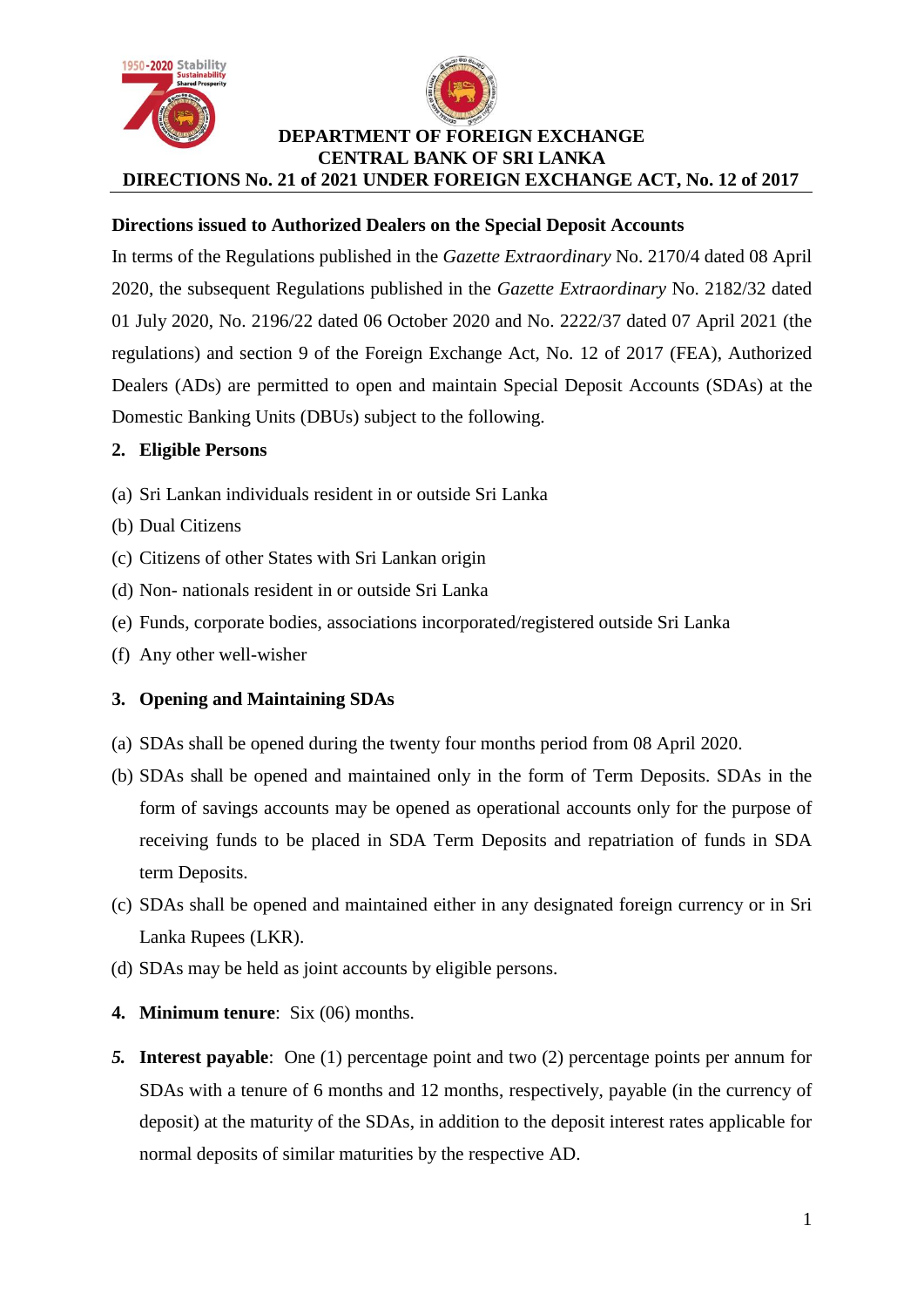



*Note: The Central Bank of Sri Lanka (CBSL) will periodically reimburse the additional interest to the ADs in LKR, converted using an indicative rate specified by the CBSL applicable on the date of paying such interest at the maturity of the deposit.* 

**6. Repatriation of Funds**: Freely convertible and repatriable outside Sri Lanka on the maturity of term deposits.

## **7. Permitted Credits**

- (a) Inward remittances in foreign currency received from outside Sri Lanka in favour of the account holder through the banking system.
- (b) Transfers from Inward Investment Accounts or accounts maintained in the Offshore Banking Unit by the account holder, out of the proceeds received as inward remittances during the twenty four months period from 08 April, 2020 in favour of the account holder.
- (c) Foreign exchange legitimately acquired and brought by the accountholder who arrived into Sri Lanka on or after 01 January, 2020 subject to a declaration made to the Customs Department at the port of arrival, as prescribed by the Minister by an Order published in the Gazette under section 8 of the FEA.
- (d) Foreign exchange equal or less than USD 15,000 or an equivalent amount in any designated foreign currency legitimately acquired and brought by the accountholder who arrived into Sri Lanka after 01 January, 2020 subject to an appropriate declaration to the AD.
- (e) Foreign Currency notes in possession of any persons resident in Sri Lanka up to such limits and subject to such terms and conditions, as prescribed by the Minister by an Order published in the Gazette under section 8 of the FEA, subject to a declaration on source of funds to the AD.

## **8. Permitted Debits**

(a) Outward remittances of maturity proceeds upon maturity of the deposit.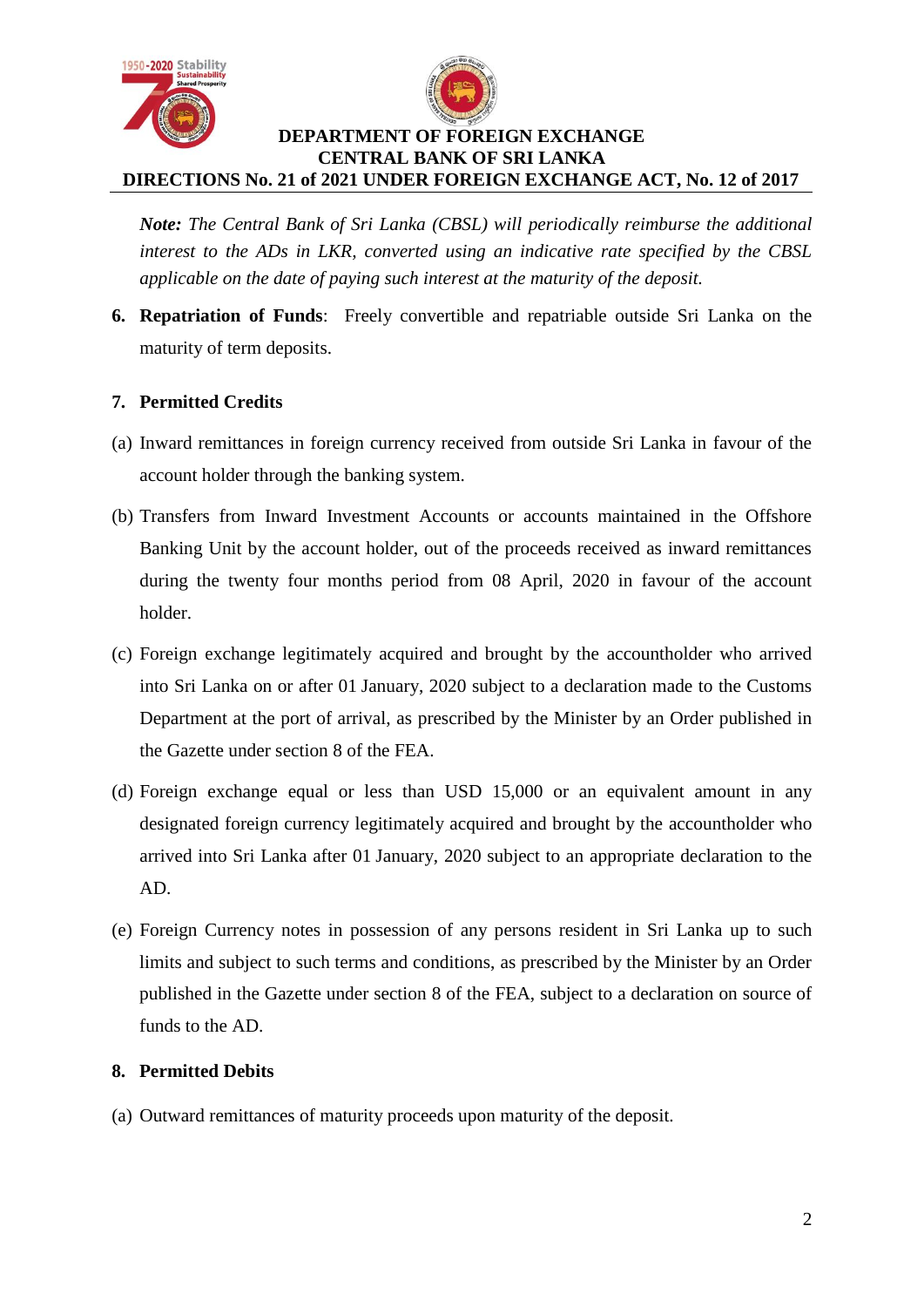



- (b) Transfer of maturity proceeds of SDA term deposits to an Inward Investment Account or an account maintained in the Offshore Banking Unit by the same accountholder.
- (c) Transfer of maturity proceeds including the interest of SDAs into an Inward Investment Account (IIA) of the same account holder provided that such SDA holder is eligible to maintain an IIA in terms of the Regulations No. 2 of 2021 published in the *Gazette Extraordinary* No. 2213/35 dated 03 February 2021.
- (d) Transfer of maturity proceeds including the interest of SDAs into a Personal Foreign Currency Account (PFCA) of the same account holder, provided that such SDA holder is eligible to maintain PFCAs in terms of the Regulations No 5 of 2021 published in the *Gazette Extraordinary* No. 2213/38 dated 03 February 2021.
- (e) Disbursements in Sri Lanka in Sri Lanka Rupees.

# **9. Other Conditions**

- (a) In the event of receiving funds through an Inward Investment Account or an account maintained in the Offshore Banking Unit, of the same accountholder, ADs shall ensure that such funds have been received as inward remittances into Sri Lanka on or after 08 April 2020.
- (b) ADs shall ensure that inward remittances which are subject to other regulatory requirements such as export proceeds, returns/sale proceeds of investments made outside Sri Lanka by resident investors or other inward remittances subject to any other statutory requirements are not qualified to be credited to an SDA.
- (c) Premature withdrawals shall be discouraged before the minimum tenure of 6 months. Premature withdrawal of SDAs shall not be eligible for any additional interest payable as per paragraph 5 above.
- (d) SDAs with 6 months maturity period may be rolled over (without interest) only for a further 6 months term and will be only eligible for additional interest offered for 6 months tenure SDAs (*i.e.* 1 percentage point per annum payable at maturity of the deposit, above the deposit interest rates applicable for normal deposits of similar maturities by the respective bank).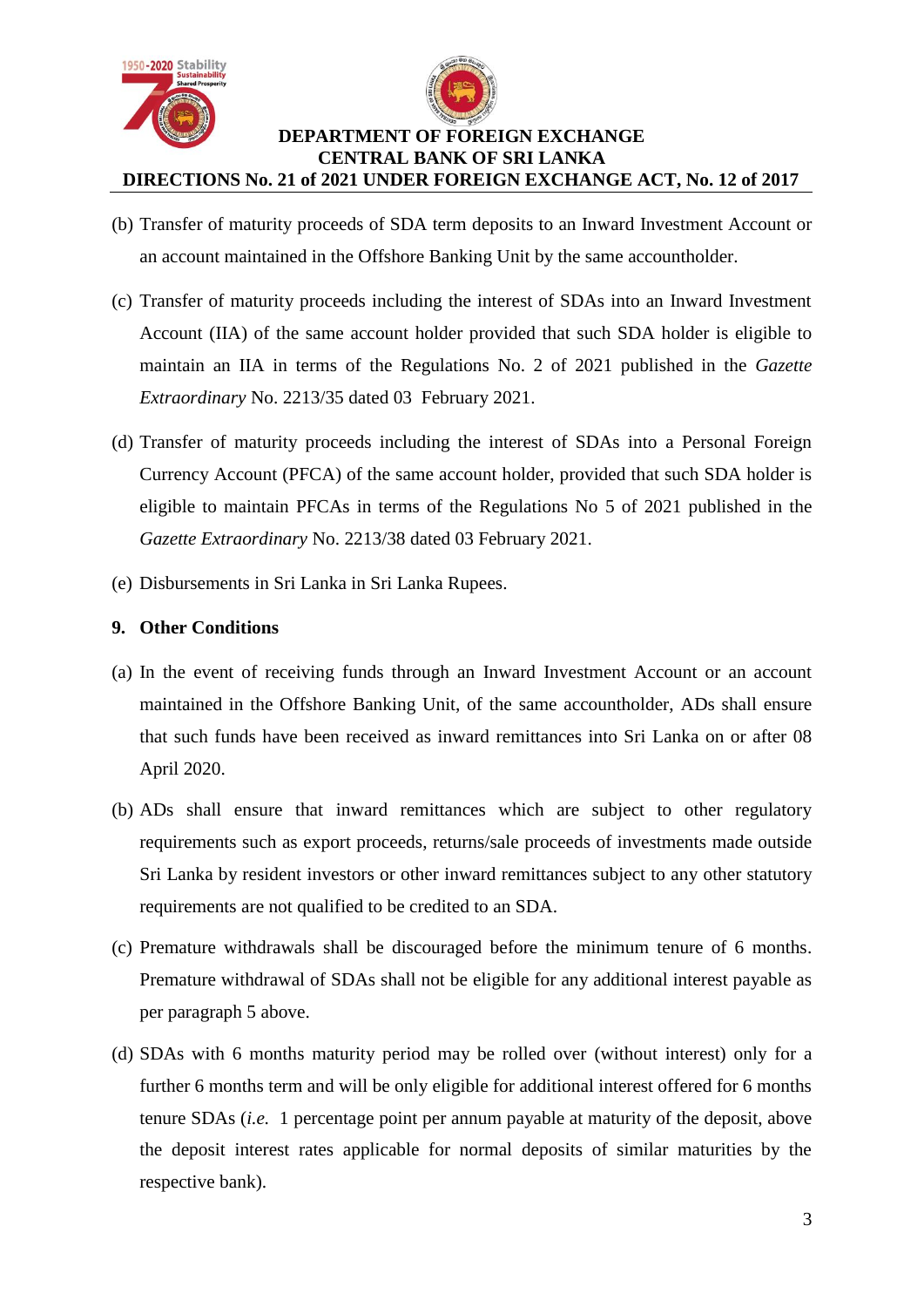



- (e) ADs may consider SDAs as collaterals for granting loans in Sri Lanka rupees to persons resident in Sri Lanka. Further, SDAs may be used as collaterals for granting Sri Lanka Rupee loans or Foreign Currency loans to any person resident outside Sri Lanka subject to the relevant regulations on granting loans to such persons as permitted in the Regulations No. 4 of 2021 published in the *Gazette Extraordinary* No. 2213/37 dated 03 February 2021.
- (f) Funds withdrawn under paragraph 8 (e) above cannot be credited back to an SDA.
- (g) In the event of inward remittance in favour of the accountholder routed via another AD due to any correspondence banking relationship, the AD who is the recipient of the inward remittance shall at the time of transferring such funds issue a confirmation, to the AD with whom the SDA is to be opened, stating that such funds have been received as eligible inward remittances.
- (h) Outward remittances in favour of the accountholder may be effected through an AD other than the AD with whom the SDA is maintained, provided that a confirmation shall be obtained from the AD with whom the SDA is maintained stating that the funds were debited from the SDA of the accountholder and out of the funds credited in compliance with the regulations.
- (i) At the time of opening the deposit, ADs shall make customer aware on the terms and conditions of the SDAs.
- (j) ADs may continue to maintain SDAs opened under the Regulations, as normal term deposits in the name of "Special Deposit Account" in the Domestic Banking Unit beyond the designated date of maturity of such SDAs. These SDAs so maintained beyond the date of maturity shall only be offered with the normal deposit interest rates offered by the ADs for other term deposits.

#### **10. Reporting Requirement**

(a) ADs are required to furnish information on SDAs via e-mail [dfem@cbsl.lk](mailto:dfem@cbsl.lk) to this department as follows;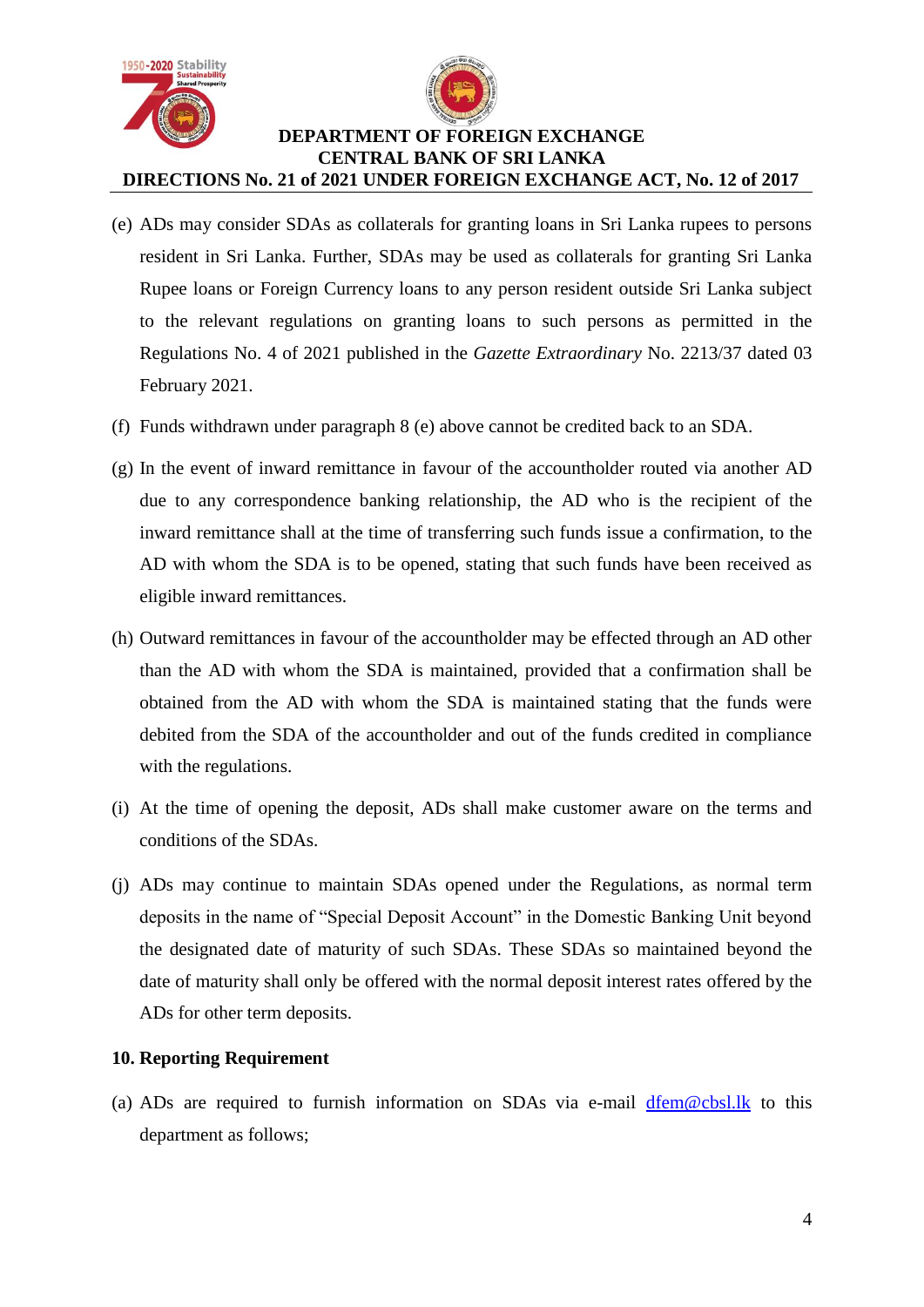



- i. **on weekly basis**, as per the format at **Annex I** to these Directions, not later than the close of the business of the  $2<sup>nd</sup>$  working day of the following week, and
- ii. **on monthly basis**, as per the format at **Annex II** to these Directions, on or before the  $15<sup>th</sup>$  day of the following month.
- (b) ADs are required to implement a system within the bank in order to generate or extract relevant information from the books of accounts of their respective banks, as per the above reporting requirements.
- **11.** Previous Directions issued to ADs under the Directions No. 06 of 2020 dated 06 July 2020, No. 09 of 2020 dated 7 October 2020 and No. 10 of 2020 dated 25 November 2020 on SDAs, are hereby rescinded.
- **12.** The revocation of previous Directions referred to in Paragraph 11 above shall not affect any rights accrued on or penalties or liabilities incurred, under them prior to the revocation.

**Director- Department of Foreign Exchange 07 April 2021**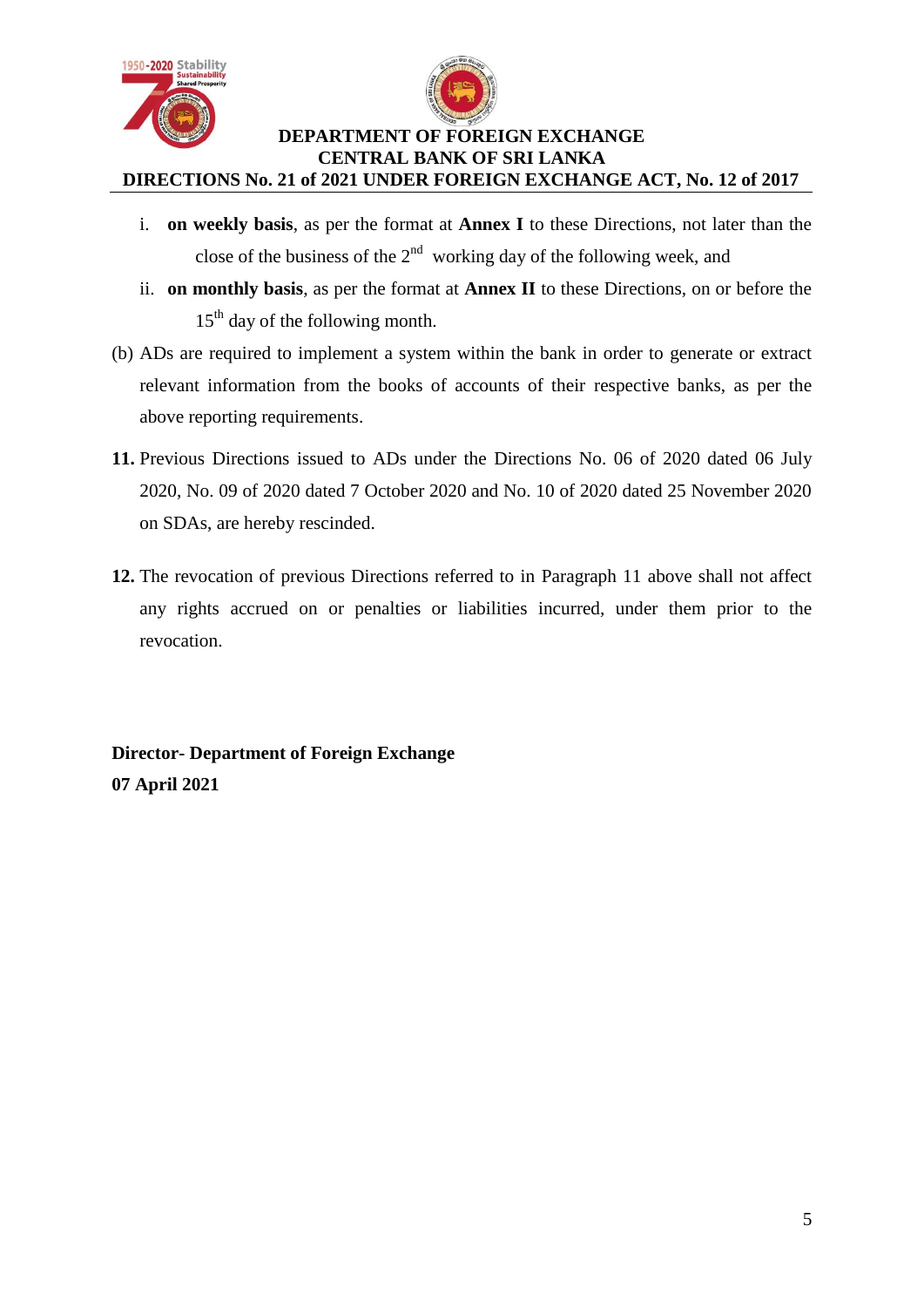**Weekly statement of Special Deposit Accounts (SDAs)- Term Deposits**

**Name of the Bank: Reporting week, Month and Year:** 

#### **Table 1 - SDAs opened during the week**

| <b>Branch Name</b> | <b>Branch</b><br>Code | Name of the account<br>holder* | <b>Residency of the</b><br>account holder** | NIC/Passport<br>No. | <b>Currency code</b> | Account<br><b>Number</b> | Date opened<br>(dd-mm-yy) | <b>Amount</b> of<br>the Deposit | Tenure of the deposit in<br>months (tick appropriate<br>column)<br>12 | <b>Maturity date</b><br>(dd-mm-yy) | <b>Normal Interest</b><br>rate offered by the<br>bank (excluding the<br>additional interest<br>granted by CBSL)<br>% p.a. | <b>Additional</b><br>interest<br>applicable<br>6 months or<br>2% p.a. for<br>12 months) | Interest to be<br>$\sim$ 10% p.a. for $\vert$ paid by bank at 1<br>the maturity<br>(Amount) | Interest to be<br>claimed from CBSL<br>(Amount) |
|--------------------|-----------------------|--------------------------------|---------------------------------------------|---------------------|----------------------|--------------------------|---------------------------|---------------------------------|-----------------------------------------------------------------------|------------------------------------|---------------------------------------------------------------------------------------------------------------------------|-----------------------------------------------------------------------------------------|---------------------------------------------------------------------------------------------|-------------------------------------------------|
|                    |                       |                                |                                             |                     |                      |                          |                           |                                 |                                                                       |                                    |                                                                                                                           |                                                                                         |                                                                                             |                                                 |
|                    |                       |                                |                                             |                     |                      |                          |                           |                                 |                                                                       |                                    |                                                                                                                           |                                                                                         |                                                                                             |                                                 |
|                    |                       |                                |                                             |                     |                      |                          |                           |                                 |                                                                       |                                    |                                                                                                                           |                                                                                         |                                                                                             |                                                 |

#### **Table 2 - Source of funds of the SDAs opened during the week**

|                      |                           | <b>Transfers from</b> |                 |                                     |  |
|----------------------|---------------------------|-----------------------|-----------------|-------------------------------------|--|
| Currency<br>code *** | <b>Inward remittances</b> | <b>IIAs</b>           | $A/Cs$ in $OBU$ | <b>Foreign currency</b><br>deposits |  |
| <b>USD</b>           |                           |                       |                 |                                     |  |
| <b>EUR</b>           |                           |                       |                 |                                     |  |
| <b>LKR</b>           |                           |                       |                 |                                     |  |

Note : \* If the same individual maintains several deposits, use separate rows for each deposit \*\* Residency of the account holder R - Resident NR - Non-Resident

\*\*\* You may extend the rows needed for other designated currencies.

Authorized Dealers are required to furnish both scanned copy of the report and the MS Excel version of the same as above

We certify that the above information extracted/generated from the books of accounts of the bank is accurate.

Name of the Authorized Officer:

Name and the seal of the Compliance Officer:

Date :…………………… Date :……………………..

Signature:…………………………….. Signature:……………………………………………..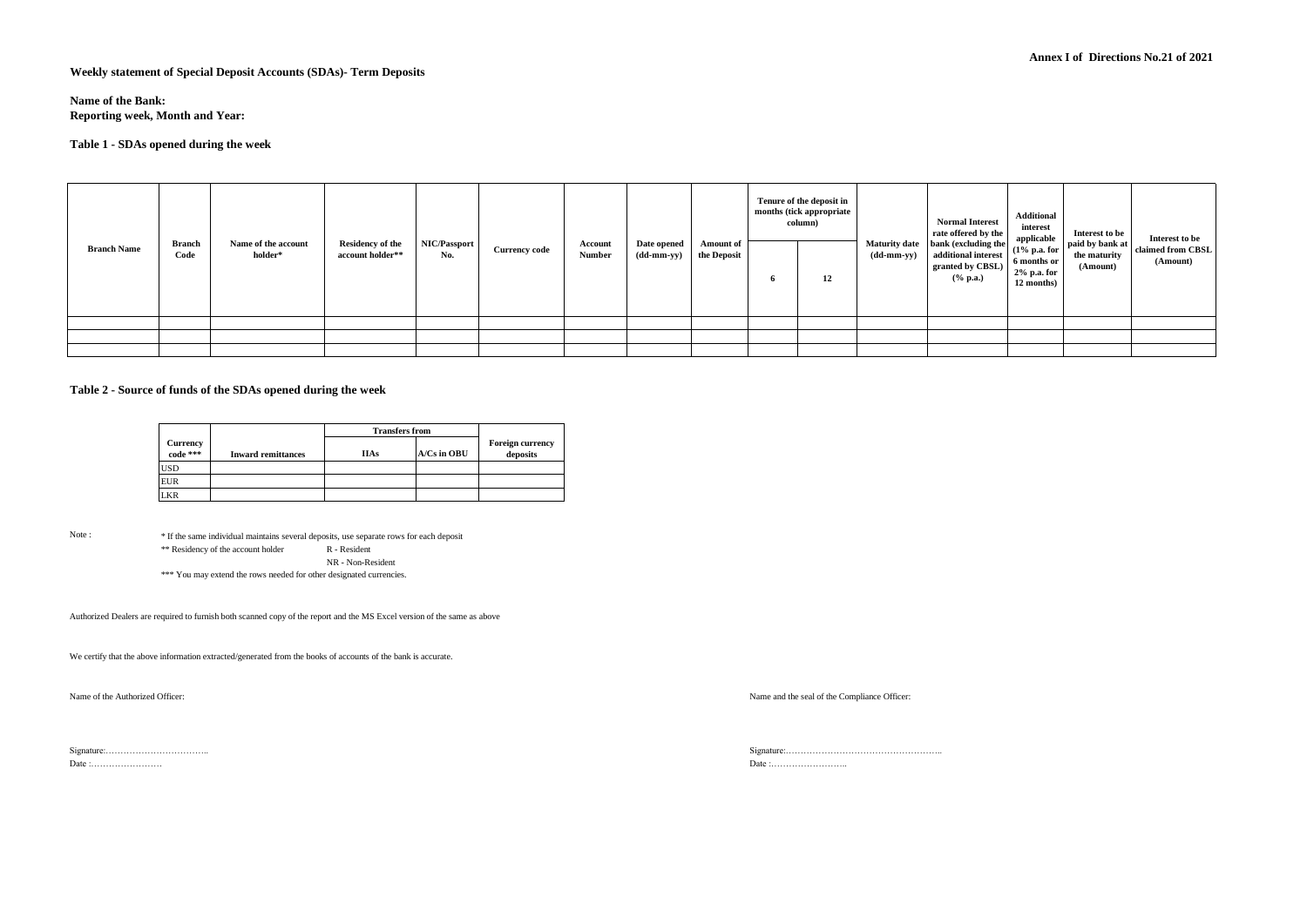**Statement of Special Deposit Accounts (SDAs) matured/ rolled over/ continued as normal deposits during the month**

#### **Name of the Bank:**

**Reporting Month and Year:** 

#### **Table 1 - SDAs rolled over during the month under parapgraph 9(d) of the Directions No. 21 of 2021 under FEA**

| <b>Branch Name</b> | <b>Branch</b><br>Code | Name of the account<br>holder* | <b>Residency of the</b><br>account holder** | NIC/Passport<br>No. | <b>Currency code</b> | Account<br><b>Number</b> | Date rolled<br>over<br>$(dd{\text{-}\!\!\,\text{mm-}}\text{\bf y})$ | <b>Amount of</b><br>the Deposit | <b>Maturity date</b><br>$(dd{\text{-}\!\!\,\text{mm-}}\text{\bf y}\text{\bf y})$ | Normal Interest rate offered by the<br>bank (excluding the additional interest<br>granted by CBSL) (% p.a.) | Interest to be paid by bank at<br>the maturity (Amount) | Interest to be<br>claimed from CBSL<br>(Amount) |
|--------------------|-----------------------|--------------------------------|---------------------------------------------|---------------------|----------------------|--------------------------|---------------------------------------------------------------------|---------------------------------|----------------------------------------------------------------------------------|-------------------------------------------------------------------------------------------------------------|---------------------------------------------------------|-------------------------------------------------|
|                    |                       |                                |                                             |                     |                      |                          |                                                                     |                                 |                                                                                  |                                                                                                             |                                                         |                                                 |
|                    |                       |                                |                                             |                     |                      |                          |                                                                     |                                 |                                                                                  |                                                                                                             |                                                         |                                                 |
|                    |                       |                                |                                             |                     |                      |                          |                                                                     |                                 |                                                                                  |                                                                                                             |                                                         |                                                 |

**Table 2 - SDAs continued as normal deposits during the month under parapgraph 9(j) of the Directions No. 21 of 2021 under FEA** 

| <b>Branch Name</b> | <b>Branch</b><br>Code | Name of the account<br>holder* | <b>Residency of the</b><br>account holder** | NIC/Passport<br>No. | <b>Currency code</b> | Account<br>Number | Date of continued as normal<br>deposit<br>$(dd{\text{-}\!\text{\rm mm-}}\text{\rm yy})$ | <b>Amount of the Deposit</b> | <b>Maturity</b> date<br>$(dd{\text{-}\!\text{\rm mm-}}\text{\rm yy})$ | Interest rate offered by the<br>bank | Interest to be paid<br>by bank at the<br>maturity (Amount) |
|--------------------|-----------------------|--------------------------------|---------------------------------------------|---------------------|----------------------|-------------------|-----------------------------------------------------------------------------------------|------------------------------|-----------------------------------------------------------------------|--------------------------------------|------------------------------------------------------------|
|                    |                       |                                |                                             |                     |                      |                   |                                                                                         |                              |                                                                       |                                      |                                                            |
|                    |                       |                                |                                             |                     |                      |                   |                                                                                         |                              |                                                                       |                                      |                                                            |
|                    |                       |                                |                                             |                     |                      |                   |                                                                                         |                              |                                                                       |                                      |                                                            |